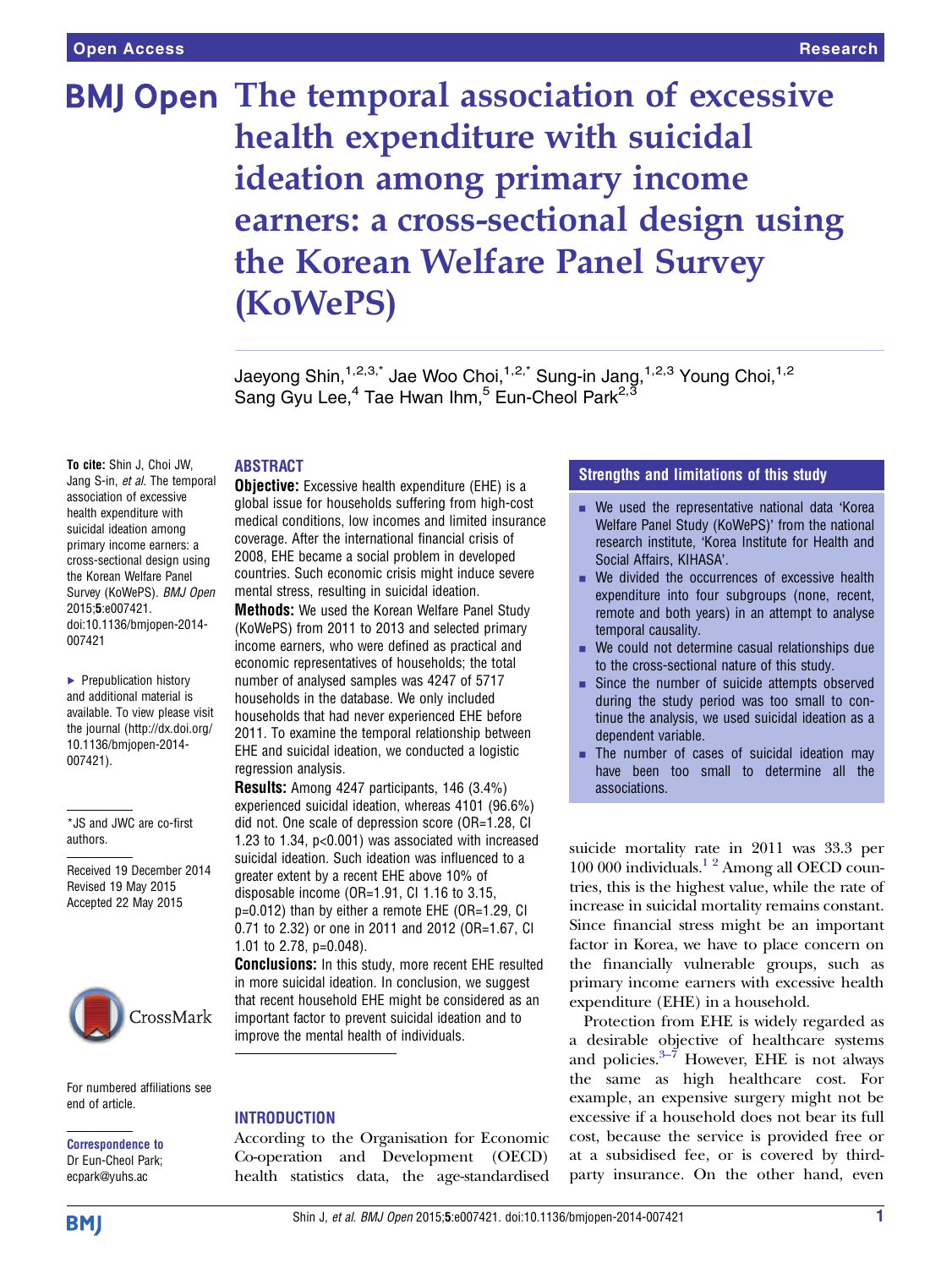the small cost of common illnesses can be financially disastrous for poor households with no insurance.

Although EHE is usually defined as catastrophic health expenditure, health-related expenses over 40% of disposable income per annum according to  $WHO$ <sup>[3](#page-7-0)</sup>, it has often been defined differently by various studies. $8-10$  $8-10$ Thus, in this study, we defined different cut-off values as 10%, 20% and 40% to enhance the effectiveness of the study design.

According to OECD health data, patients pay the highest percentage of their medical fees (>35%) out of pocket in the Republic of Korea.<sup>[11](#page-7-0)</sup> As the primary function of insurance is to protect the patient from harm in terms of health and economic risk, it is critical to reduce the occurrences of EHE. According to Korean National Statistics, the number of households experiencing EHE of more than 40% of disposable household income in 2010 was 618 000, or 3.9% of all households. This figure was only 1% in 2002, but began to increase thereafter, reaching  $3.3\%$  by  $2006$ .<sup>[1](#page-7-0)</sup> These data suggest that Koreans are at risk of occurrences of EHE. Thus, they might be vulnerable to a decline in their economic welfare in the face of ill health, especially when EHEs exist.

For example, in 2008, the state of Oregon, in the USA, initiated a limited expansion of its Medicaid programme for low-income adults[.12](#page-7-0) Medicaid coverage decreased the probability of a positive screening for depression (−9.15 percentage points; 95% CI −16.70 to −1.60; p=0.02), increased the use of many preventive services and nearly eliminated excessive out-of-pocket medical expenditures. This study showed that mental health could be improved by reducing the financial burden for health.

Another study, which observed the association between EHE and depression, was conducted in India.<sup>[13](#page-7-0)</sup> According to this cross-sectional study in Goa, India, depressive disorder was associated with significantly higher healthcare costs, lost time costs and risk of EHE. There was a linear association between psychological morbidity scores and the risk of EHE. From this study, it could be suggested that economic arguments due to health problems were considered to be a key driver of mental health policy.

Although few studies on EHE in Korea were published in Korea, $14$ <sup>15</sup> there were no appropriate study designs to examine the association between EHEs and mental health.

The aims of this study were to: (1) compare health expenditures between households with and without EHEs; (2) examine the temporal association between EHEs and suicidal ideation among the primary income earners in households and (3) test whether recent EHEs have a greater impact on suicidal ideation than more remote EHEs.

### **METHODS**

# **Participants**

Data from the Korean Welfare Panel Study (KoWePS: Korea Institute for Health & Social Affairs & Seoul

National University Social Welfare Research Center, 2008) from 2011 to 2013, were obtained for this study. The KoWePS is an ongoing longitudinal study of a nationally representative sample of Korean households that collects data annually. The KoWePS-led survey population represents 90% of the census conducted in 2005. Statisticians of this survey determined final panel households by applying a 'Stratified Double Sampling' model. The constituent questionnaires in this survey consisted of a household member survey for household members aged 15 years and over, a household survey and a supplementary survey for special topics. Face-to-face interviews were used to gain information during the first year of the study.

This study respected the provisions of the Declaration of Helsinki for ethical medical research. Since this study used secondary data from the Korea Institute for Health and Social Welfare, we did not need to obtain individual informed consent. All patient records/information in this study were anonymised and de-identified prior to analysis. In addition, we were granted the approval of the institutional review board at the graduate school of public health in Yonsei University (Institutional Review Board approval number 2-1040939-AB-N-01-2015-202).

We especially focused on the suicidal ideation of household heads, who are defined as the primary income earners and practical representatives of the household. The study suggests that the most vulnerable family member to an economic crisis might be a primary income earner. Hence, primary income earners were selected for the questionnaire. The total number of analysed samples was 4247 of 5717 households from the database. In Korea, there were a total 17 339 422 households enrolled in a governmental system in 2010. We only included households that had never experienced EHE before 2011, and never missed any annual surveys during the study period.

#### Covariates of individual and household characteristics

In this study, we used several covariates to control for demographic and socioeconomic characteristics of individual levels. Demographic characteristics such as sex, age, educational level, marital status, perceived heath status, regular medication more than 3 months and depressive mood status were included. Since the official age of retirement in Korea is 65 years, we divided the age groups into one group under 65 years, and another at 65 years and over. Four education categories including degree from elementary, middle, high school, and college and above, were self-reported by participants. We divided perceived health status with three categories into good, normal and bad, while the original survey questionnaire used a scale with five degrees including excellent, good, normal, bad and very bad. The question of self-rated health is as follows: 'How would you rate your general health during the last year?'. In terms of regular medication, interviewers asked whether the participants were taking any medication regularly for more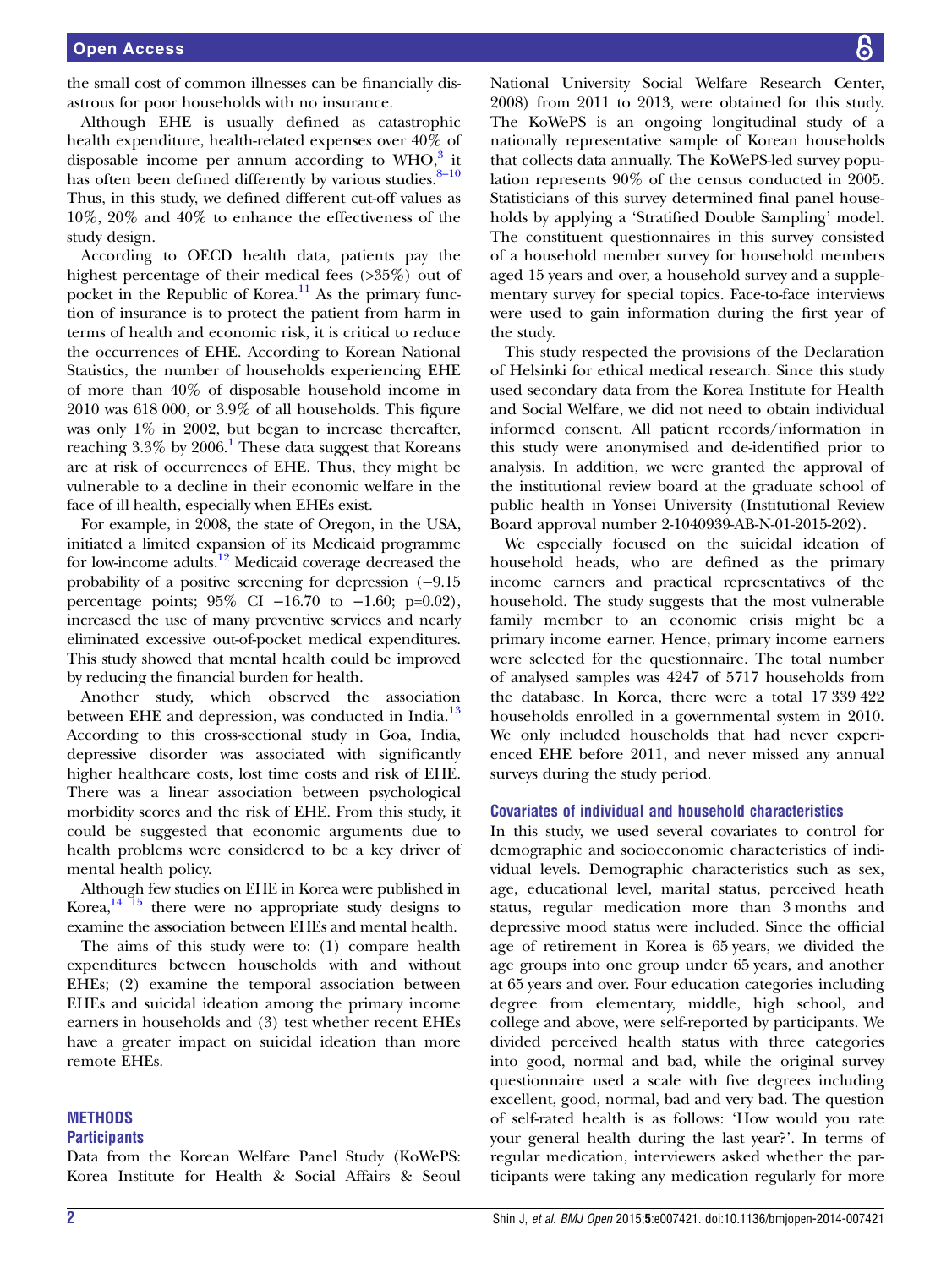than the last 3 months or not. This was used as an indicator to determine presence of any kind of chronic diseases.

We also considered other covariates of households, such as number of family members, economically active family members, disabled members and members over 65 years of age. An economically active member was defined as someone who worked regularly and earned a salary during the last 1 year. The disabled were those officially diagnosed by doctors using the standard of the national guideline for the disabled.

#### EHE as an interesting variable

We defined EHE as the health expenditure over 10% of disposable income, which is the standard threshold from the Ministry of Health and Welfare, South Korea. Furthermore, to examine the increased relationship between EHE and suicidal ideation, we also performed another analysis using various cut-off values as 20% and 40% for EHE, the latter being the WHO standard.

The household questionnaire portion of the KoWePS included a set of questions that asked about the income of all household members. These questions addressed earned income, income from assets and miscellaneous income. The present study utilised this set of incomerelated questions to create total household income and disposable income variable. To obtain the number of households experiencing EHE, we divided the total cost of health expenditures into disposable income for each household. Moreover, we considered temporal factors of EHE. In other words, we determined when an excessive event occurred: none, remote (in 2011), recent (in 2012), and in both 2011 and 2012.

#### Measuring depressive symptoms and suicidal ideation

To measure the level of depression, the Center for Epidemiologic Studies Depression scale (CESD) was used, which was originally designed to measure depressive symptoms in the general population, $\frac{16}{6}$  $\frac{16}{6}$  $\frac{16}{6}$  and has been widely used in community and clinically based samples.<sup>[17 18](#page-8-0)</sup> For each year of the study period, the respondents reported symptoms experienced during the previous week using a four-point scale. Depression scores for each year were calculated by totalling across 11 items.

Suicidal ideation was assessed by a questionnaire regarding the occurrence of suicidal ideation during the past year as follows: 'Have you seriously considered suicide at any time in the past year?'.

#### Statistical analysis

The frequency of EHE for samples stratified by demographic and socioeconomic status was determined by performing a  $\chi^2$  test. To examine the relationship between EHE and suicidal ideation, we conducted a logistic regression analysis.

In logistic regression analysis, model 1 includes individual level variables. Furthermore, variables in model 2

are extended to both individual and household levels. When p value was less than 0.05, we defined the statistical result as significant. We used the SAS V.9.3 statistical package (Cary, North Carolina, USA) for statistical analysis.

# RESULTS

The general characteristics of primary income earners and households are shown in [table 1.](#page-3-0) A total of 4247 households are enrolled in this study. Among them, 146 heads of households (3.4%) reported suicidal ideation once or more during the past year, whereas 4101 (96.6%) did not. A total number of 76 men (52.1%) and 70 women (47.9%) had suicidal ideation among primary income earners. Moreover, the lowest educated participants with elementary level of education, 65 participants (44.5%), had a higher proportion among the group with suicidal ideation.

Thresholds of EHE of 10% and 40% above disposable income are significantly different for those who did and did not have suicidal ideation ([table 2](#page-4-0)). Among 875 participants whose households suffered from EHE of over 10% during the last two consecutive years, 49 persons (5.6%) experienced suicidal ideation. In 62 participants with EHE above 40% during the last two consecutive years, eight persons (12.9%) reported suicidal ideation.

We carried out multivariate analyses using a logistic regression model based on the threshold of EHE above 10% of disposable income [\(table 3\)](#page-5-0). In model 1, the primary income earners who had poor perceived health status (OR=1.78, 95% CI 1.03 to 3.08) and a higher depression score (CESD-11, OR=1.29, 95% CI 1.24 to 1.35) are more vulnerable to suicidal ideation. In model 2, a higher depressive score (CESD-11, OR=1.28, 95% CI 1.23 to 1.34) is associated with the presence of suicidal ideation. In both models 1 and 2, EHE occurring in 2012 (model 1; OR=2.03, 95% CI 1.23 to 3.35/model 2; OR=1.91, 95% CI 1.16 to 3.15) and for both consecutive years in 2011 and 2012 (model 1; OR=1.83, 95% CI 1.12 to 2.98/model 2; OR=1.67, 95% CI 1.01 to 2.78) have statistically significant ORs for suicidal ideation. Moreover, the suicidal ideation is influenced to a greater extent by a recent EHE than by a remote EHE or EHE in both years. To compare the fitness between the models, we used −2logL methods. Through this measurement, it appears that model 2 is more suitable for suicidal ideation because it has a lower −2logL than model 1.

Although the official cut-off value in our study is 10%, we also tested with other values as cut-off thresholds. These results showed that primary income earners are more vulnerable to the high threshold of EHE. When EHE is above 20%, compared with 10%, the ORs of suicidal ideation associated with EHE was increased in the recent year (fi[gure 1\)](#page-6-0).

For EHE above 40% of disposable income, the consecutive 2 years with EHE is statistically significantly correlated with a higher rate of suicidal ideation (model 2;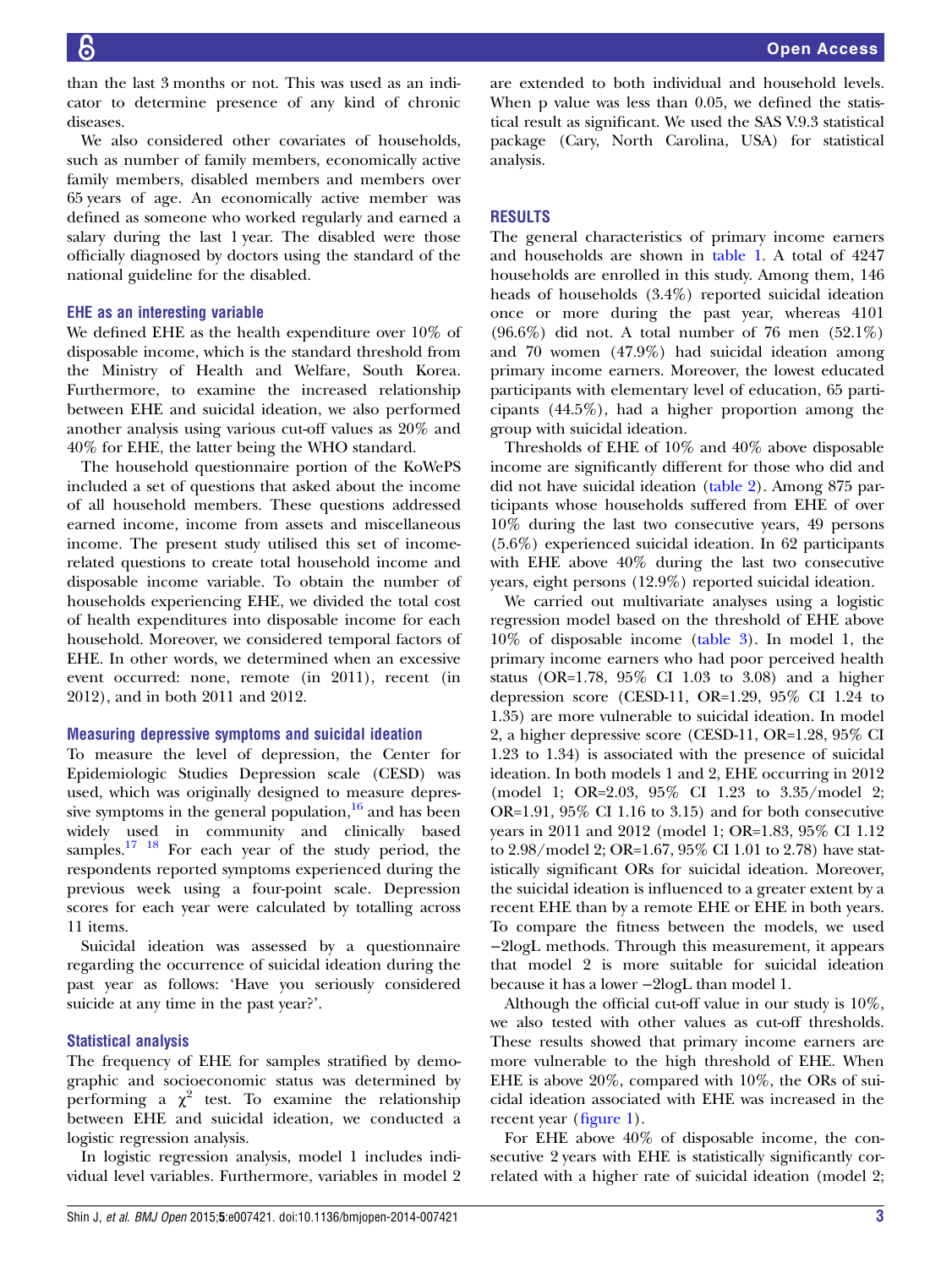<span id="page-3-0"></span>

| <b>Table 1</b><br>Demographic characteristics among participants based on the presence of suicidal ideation in heads of households |                                        |           |                    |                   |                |          |         |
|------------------------------------------------------------------------------------------------------------------------------------|----------------------------------------|-----------|--------------------|-------------------|----------------|----------|---------|
|                                                                                                                                    | <b>Absence of</b><br>suicidal ideation |           | <b>Presence of</b> | suicidal ideation | <b>Total</b>   |          |         |
| <b>Variables</b>                                                                                                                   | $\overline{ }$                         | Per cent  | $\mathsf{n}$       | Per cent          | $\overline{ }$ | Per cent | p Value |
| Primary income earner characteristics                                                                                              |                                        |           |                    |                   |                |          |         |
| <b>Sex</b>                                                                                                                         |                                        |           |                    |                   |                |          | < 0.001 |
| <b>Male</b>                                                                                                                        | 3040                                   | 74.1      | 76                 | 52.1              | 3116           | 73.4     |         |
| Female                                                                                                                             | 1061                                   | 25.9      | 70                 | 47.9              | 1131           | 26.6     |         |
| Age, over 65 years                                                                                                                 |                                        |           |                    |                   |                |          | 0.009   |
| $>65$ years                                                                                                                        | 1937                                   | 47.2      | 85                 | 58.2              | 2022           | 47.6     |         |
| Education                                                                                                                          |                                        |           |                    |                   |                |          | 0.003   |
| Graduation from elementary school                                                                                                  | 1376                                   | 33.6      | 65                 | 44.5              | 1441           | 33.9     |         |
| Graduation from middle school                                                                                                      | 545                                    | 13.3      | 26                 | 17.8              | 571            | 13.4     |         |
| Graduation from high school                                                                                                        | 1198                                   | 29.2      | 33                 | 22.6              | 1231           | 29.0     |         |
| Graduation from college                                                                                                            | 982                                    | 23.9      | 22                 | 15.1              | 1004           | 23.6     |         |
| The presence of a spouse                                                                                                           |                                        |           |                    |                   |                |          | < 0.001 |
| Presence                                                                                                                           | 2858                                   | 69.7      | 66                 | 45.2              | 2924           | 68.8     |         |
| Perceived health status                                                                                                            |                                        |           |                    |                   |                |          | < 0.001 |
| <b>Excellent</b>                                                                                                                   | 2271                                   | 55.4      | 40                 | 27.4              | 2311           | 54.4     |         |
| Good                                                                                                                               | 912                                    | 22.2      | 31                 | 21.2              | 943            | 22.2     |         |
| Poor                                                                                                                               | 918                                    | 22.4      | 75                 | 51.4              | 993            | 23.4     |         |
| Regular medication more than 3 months*                                                                                             |                                        |           |                    |                   |                |          | < 0.001 |
| Presence                                                                                                                           | 2492                                   | 60.8      | 117                | 80.1              | 2609           | 61.4     |         |
| <b>Depressive mood</b>                                                                                                             | <b>Mean</b>                            | <b>SD</b> | <b>Mean</b>        | <b>SD</b>         | <b>Mean</b>    |          | < 0.001 |
| Sum of CESD-11                                                                                                                     | 18,808                                 | 2.9       | 23.151             | 4.3               | 18.953         |          |         |
| <b>Household characteristics</b>                                                                                                   |                                        |           |                    |                   |                |          |         |
| Income level                                                                                                                       |                                        |           |                    |                   |                |          | < 0.001 |
| <25% (lowest)                                                                                                                      | 756                                    | 18.4      | 55                 | 37.7              | 811            | 19.1     |         |
| 25-50%                                                                                                                             | 953                                    | 23.2      | 39                 | 26.7              | 992            | 23.4     |         |
| $51 - 75%$                                                                                                                         | 1140                                   | 27.8      | 34                 | 23.3              | 1174           | 27.6     |         |
| >75% (highest)                                                                                                                     | 1252                                   | 30.5      | 18                 | 12.3              | 1270           | 29.9     |         |
| Number of family members                                                                                                           |                                        |           |                    |                   |                |          | < 0.001 |
| One                                                                                                                                | 856                                    | 20.9      | 58                 | 39.7              | 914            | 21.5     |         |
| Two                                                                                                                                | 1233                                   | 30.1      | 45                 | 30.8              | 1278           | 30.1     |         |
| <b>Three</b>                                                                                                                       | 767                                    | 18.7      | 21                 | 14.4              | 788            | 18.6     |         |
| Four or more                                                                                                                       | 1245                                   | 30.4      | 22                 | 15.1              | 1267           | 29.8     |         |
| Economically active family membert                                                                                                 |                                        |           |                    |                   |                |          | < 0.001 |
| <b>None</b>                                                                                                                        | 1001                                   | 24.4      | 70                 | 47.9              | 1071           | 25.2     |         |
| One                                                                                                                                | 1882                                   | 45.9      | 52                 | 35.6              | 1934           | 45.5     |         |
| Two or more                                                                                                                        | 1218                                   | 29.7      | 24                 | 16.4              | 1242           | 29.2     |         |
| Disabled person among family members‡                                                                                              |                                        |           |                    |                   |                |          |         |
| Presence                                                                                                                           | 712                                    | 17.4      | 33                 | 22.6              | 745            | 17.5     |         |
|                                                                                                                                    |                                        |           |                    |                   |                |          |         |
|                                                                                                                                    |                                        |           |                    |                   |                |          |         |
| Aged over 65, among family members<br>Presence                                                                                     | 2094                                   | 51.1      | 86                 | 58.9              | 2180           | 51.3     | 0.062   |

Regular medication more than 3 months" indicated the presence of on-going chronic disease

†The variable of economically active family members is defined as someone who worked regularly and received salary during the past 1 year. ‡Disabled person means those who are officially qualified by doctors as being disabled, using the standard of the national guideline. CESD-11, Center for Epidemiological Studies Depression Scale.

OR=2.67, 95% CI 1.10 to 6.46) (see online supplementary table S1).

Since the heads of households with depressive symptoms may have more correlation with suicidal ideation, a subgroup analysis was performed for the primary income earners whose sum of CESD-11 score was 16 or more [\(table 4\)](#page-6-0). A sum of CESD-11 score of over 16 indicates potential risk for major depressive disorder (MDD). In this subgroup analysis, the primary income earners were more vulnerable to the higher EHE. In

other words, when EHE was above 20% (in 2012; OR=2.46, 95% CI 1.57 to 3.85/in both 2011 and 2012; OR=1.89, 95% CI 1.08 to 3.31) compared to 10% (in 2012; OR=1.98, 95% CI 1.21 to 3.22/in both 2011 and 2012; OR=1.86, 95% CI 1.15 to 3.02), suicidal ideation was increased.

According to subgroup analysis by sex in 2012, women primary income earners with recent EHEs are more vulnerable to suicidal ideation (EHE >10%; OR=2.71, 95% CI 1.25 to 5.86/EHE >20%; OR=2.66, 95% CI 1.37 to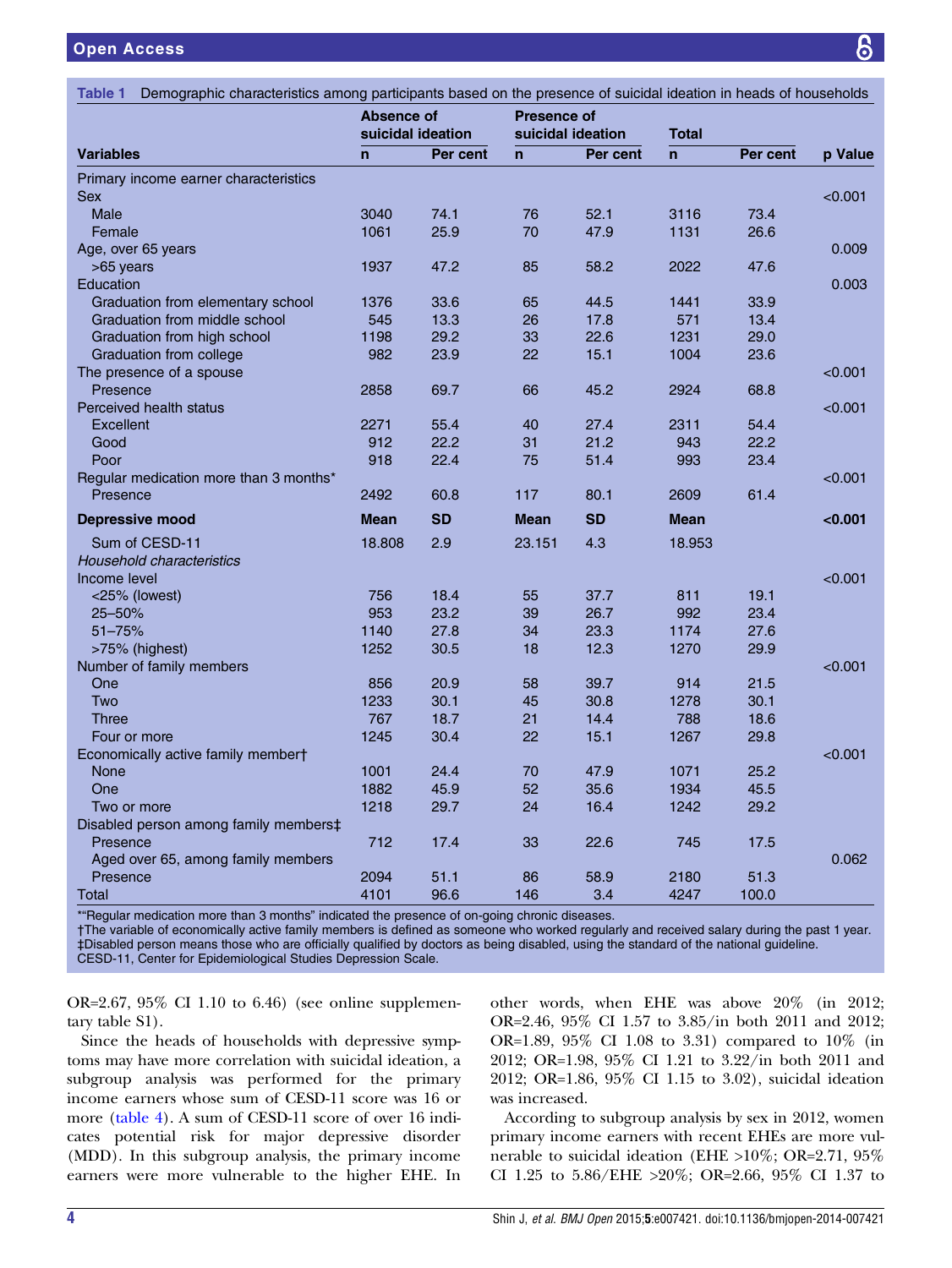<span id="page-4-0"></span>Table 2 Bivariate analysis, based on the presence of suicidal ideation in heads of households and the occurrence of excessive health expenditures during the past 2 years

|                                       | <b>Excessive health expenditure &gt;10%*</b> |      |                                            |      |       |         |                                           | <b>Excessive health expenditure &gt;40%**</b> |                                            |                  |       |         |  |
|---------------------------------------|----------------------------------------------|------|--------------------------------------------|------|-------|---------|-------------------------------------------|-----------------------------------------------|--------------------------------------------|------------------|-------|---------|--|
| The occurrence of<br>excessive health | Absence of<br>suicidal<br>ideation           |      | <b>Presence</b><br>of suicidal<br>ideation |      |       |         | Absence of<br>suicidal<br><b>ideation</b> |                                               | <b>Presence</b><br>of suicidal<br>ideation |                  |       |         |  |
| expenditure during                    |                                              | Per  |                                            | Per  |       |         |                                           | Per                                           |                                            | Per              |       |         |  |
| the past 2 years                      | n                                            | cent | N                                          | cent | Total | p Value | n                                         | cent                                          | $\mathsf{n}$                               | cent             | Total | p Value |  |
| <b>None</b>                           | 2061                                         | 98.0 | 43                                         | 2.0  | 2104  | < 0.001 | 3683                                      | 97.0                                          | 115                                        | 3.0 <sub>1</sub> | 3798  | < 0.001 |  |
| 2011, remote                          | 582                                          | 96.8 | 19                                         | 3.2  | 601   |         | 180                                       | 94.7                                          | 10                                         | 5.3              | 190   |         |  |
| 2012, recent                          | 632                                          | 94.8 | 35                                         | 5.2  | 667   |         | 184                                       | 93.4                                          | 13                                         | 6.6              | 197   |         |  |
| 2011 and 2012                         | 826                                          | 94.4 | 49                                         | 5.6  | 875   |         | 54                                        | 87.1                                          | 8                                          | 12.9             | 62    |         |  |
| Total                                 | 4101                                         | 96.6 | 146                                        | 3.4  | 4247  |         | 4101                                      | 96.6                                          | 146                                        | 3.4              | 4247  |         |  |

The threshold of 10%\* as excessive health expenditure is the standard from the Ministry of Health and Welfare in Korea, while that of 40%\*\* is from WHO. As WHO recommended using flexible threshold according to cultural and national background differently, we performed further statistical analysis using 10% on paper, although we also performed another statistical analysis in online [supplementary materials](http://bmjopen.bmj.com/lookup/suppl/doi:10.1136/bmjopen-2014-007421/-/DC1).

5.15) than the reference group without any EHE history (see online supplementary table S2). Although men do not have statistically meaningful ORs, the male participants with EHE above 10%, and 20% above in the recent 1 year, had higher values for suicidal ideation than the reference group without any EHE history during the last 2 years.

# **DISCUSSION**

According to measurements of the temporal association with EHE during 2011 and 2012, 2012 had meaningful increases in ORs for suicidal ideation among those with EHE above 10%. We also performed a subgroup analysis for primary income earners with potential risk of MDD. The temporal relationship between EHE and suicidal ideation is stronger in this potentially depressed group than in the others. Within this group, the participants with EHE over 20% showed a higher OR than 1 of EHE over 10%. Interestingly, in EHE over 40%, in 2012, 1 year is not statically associated with suicidal ideation. However, the two consecutive 2 years with EHE are highly associated with suicidal ideation. Since the number of households with EHE over 40% is only 197 (4.4%), the OR of 2012 might not show statistically increased OR for suicidal ideation. In spite of this limited condition, the consecutive occurrence of EHE has strong statistical association with suicidal ideation. Thus, we need to focus on the households with EHE in a long term through appropriate intervention based on social consensus.

In addition, when the primary income earners in households are women, EHE is more associated with suicidal ideation. Even though we need some further investigation to reveal the exact mechanism of gender difference, we suggest that the job insecurity of women and surplus financial stress to caregiving might induce more suicidal ideation compared with men. According to the study in France, people with unstable and unfavourable employment characteristics are

disproportionately likely to have suicidal ideation.<sup>[19](#page-8-0)</sup> In another similar study in Japan, $20$  women workers without stress reduction techniques were found to be at significantly higher risk for suicidal ideation. In this sense, we need to provide more careful financial support to the households with women primary income earners to prevent worsening of their mental health.

Globally, politicians and public health administrators have tried to make healthcare as accessible as possible.<sup>89</sup> The problem of accessibility is likely induced by both economic and spatial problems. In Korea, the amount and quality of healthcare access have improved over the past 30 years through rapid expansion of national health insurance. However, because national reimbursement was low, fiscal asset security in the healthcare system could not be sustainable. Although this problem gradually improved, a global economic crisis in 2008 hindered the ability of patients to visit clinics because of decreased incomes and heavy out-of-pocket expenses, especially for the low socioeconomic class with chronic and severe dis-eases, generating tremendous medical expenses.<sup>[21](#page-8-0)</sup> In this sense, many researchers have tried to determine the causes and economic outcomes of EHEs rather than their effects on health. However, these kinds of economic stresses worsen mental health and induce depressive disorders, suicidal ideation and numbers of suicide attempts.<sup>10 [16](#page-8-0)</sup> For example, there was a steep increase in the number of patients with MDD, suicidal ideation and suicide attempts immediately after the international economic crisis in  $2008^{17}$  <sup>18</sup> <sup>22</sup> The prevalence of MDD increased from 3.3% of the general population in 2008 to 8.2% in 2011, which is a statistically significant difference. In addition, suicidal ideation among men increased from 4.4% in 2008 to 7.1% in 2011.<sup>[23](#page-8-0)</sup>

Similarly to these previous studies on this topic, our results also revealed the strong association between financial burden of health and suicidal ideation. However, there were several limitations to this study.

First, we could not determine the causal relationship due to the cross-sectional nature of the study. To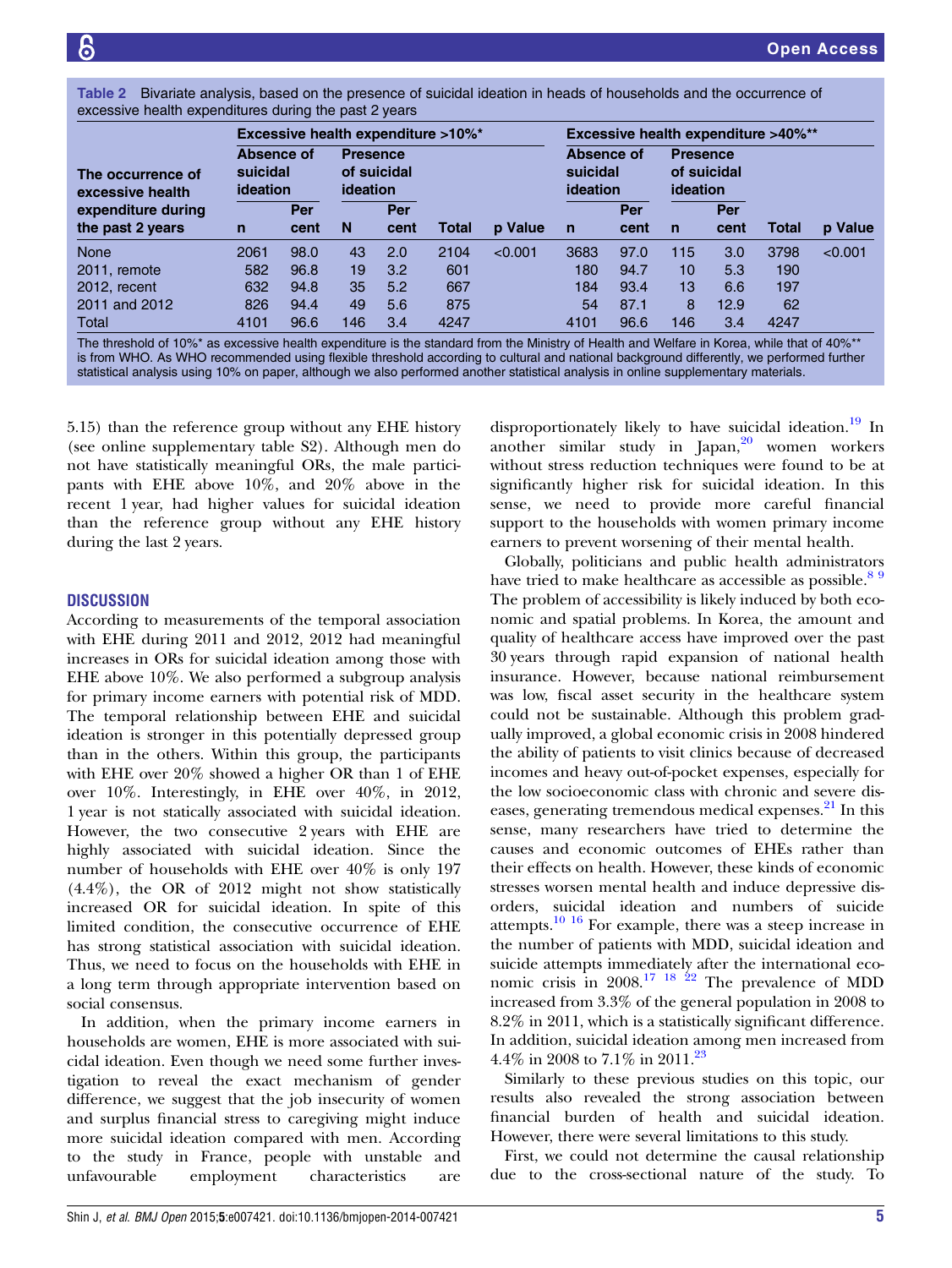# <span id="page-5-0"></span>Open Access

|  | Table 3 Multivariate analysis, based on the presence of suicidal ideation during the past year among heads of households |  |  |
|--|--------------------------------------------------------------------------------------------------------------------------|--|--|
|  | with the threshold of excessive health expenditure as 10% from total expenditure in household                            |  |  |

|                                                       | Model 1 (-2logL=1056.60) |        |      |         |           | Model 2 (-2logL=1032.57) |       |         |  |
|-------------------------------------------------------|--------------------------|--------|------|---------|-----------|--------------------------|-------|---------|--|
| <b>Variables</b>                                      | <b>OR</b>                | 95% CI |      | p Value | <b>OR</b> | 95% CI                   |       | p value |  |
| Excessive health expenditure* during the last 2 years |                          |        |      |         |           |                          |       |         |  |
| None                                                  | 1.00                     |        |      |         | 1.00      |                          |       |         |  |
| 2011, remote                                          | 1.32                     | 0.74   | 2.36 | 0.347   | 1.29      | 0.71                     | 2.32  | 0.405   |  |
| 2012, recent                                          | 2.03                     | 1.23   | 3.35 | 0.006   | 1.91      | 1.16                     | 3.15  | 0.012   |  |
| 2011 and 2012                                         | 1.83                     | 1.12   | 2.98 | 0.016   | 1.67      | 1.01                     | 2.78  | 0.048   |  |
| Level of individual primary income earner             |                          |        |      |         |           |                          |       |         |  |
| <b>Sex</b>                                            |                          |        |      |         |           |                          |       |         |  |
| Male                                                  | 1.00                     |        |      |         | 1.00      |                          |       |         |  |
| Female                                                | 0.94                     | 0.51   | 1.71 | 0.832   | 0.83      | 0.45                     | 1.54  | 0.559   |  |
| Age, over 65                                          |                          |        |      |         |           |                          |       |         |  |
| <65 years                                             | 1.00                     | 1.00   | 1.00 |         | 1.00      | 1.00                     | 1.00  |         |  |
| >65 years                                             | 0.57                     | 0.36   | 0.91 | 0.018   | 2.52      | 0.32                     | 20.13 | 0.384   |  |
| Education                                             |                          |        |      |         |           |                          |       |         |  |
| Degree from elementary school                         | 0.60                     | 0.31   | 1.15 | 0.124   | 0.53      | 0.27                     | 1.06  | 0.073   |  |
| Degree from middle school                             | 1.03                     | 0.54   | 1.98 | 0.930   | 0.96      | 0.49                     | 1.89  | 0.899   |  |
| Degree from high school                               | 0.90                     | 0.50   | 1.60 | 0.713   | 0.85      | 0.47                     | 1.54  | 0.596   |  |
| Degree from college                                   | 1.00                     | 1.00   | 1.00 |         | 1.00      | 1.00                     | 1.00  |         |  |
| The presence of a spouse                              |                          |        |      |         |           |                          |       |         |  |
| Presence                                              | 1.00                     | 1.00   | 1.00 |         | 1.00      | 1.00                     | 1.00  |         |  |
|                                                       |                          |        |      |         |           |                          |       |         |  |
| Absence                                               | 0.54                     | 0.30   | 0.96 | 0.035   | 0.54      | 0.28                     | 1.06  | 0.072   |  |
| Perceived health status                               |                          |        |      |         |           |                          |       |         |  |
| Excellent                                             | 1.00                     | 1.00   | 1.00 |         | 1.00      | 1.00                     | 1.00  |         |  |
| Good                                                  | 1.30                     | 0.74   | 2.26 | 0.363   | 1.20      | 0.69                     | 2.11  | 0.520   |  |
| Poor                                                  | 1.78                     | 1.03   | 3.08 | 0.041   | 1.61      | 0.92                     | 2.82  | 0.093   |  |
| Depressive mood                                       |                          |        |      |         |           |                          |       |         |  |
| Sum of CESD-11                                        | 1.29                     | 1.24   | 1.35 | < 0.001 | 1.28      | 1.23                     | 1.34  | < 0.001 |  |
| Regular medication more than 3 monthst                |                          |        |      |         |           |                          |       |         |  |
| Absence                                               | 1.00                     |        |      |         | 1.00      |                          |       |         |  |
| Presence                                              | 1.22                     | 0.71   | 2.10 | 0.473   | 1.22      | 0.70                     | 2.11  | 0.481   |  |
| Level of household                                    |                          |        |      |         |           |                          |       |         |  |
| Income level                                          |                          |        |      |         |           |                          |       |         |  |
| <25% (lowest)                                         |                          |        |      |         | 2.01      | 0.97                     | 4.15  | 0.059   |  |
| 25-50%                                                |                          |        |      |         | 1.58      | 0.81                     | 3.10  | 0.181   |  |
| 50-75%                                                |                          |        |      |         | 1.60      | 0.86                     | 2.96  | 0.139   |  |
| >75% (highest)                                        |                          |        |      |         | 1.00      | 1.00                     | 1.00  |         |  |
| Number of family members                              |                          |        |      |         |           |                          |       |         |  |
| One                                                   |                          |        |      |         | 1.00      | 1.00                     | 1.00  |         |  |
| Two                                                   |                          |        |      |         | 1.14      | 0.63                     | 2.06  | 0.666   |  |
| <b>Three</b>                                          |                          |        |      |         | 1.06      | 0.50                     | 2.25  | 0.888   |  |
| Four or more                                          |                          |        |      |         | 0.86      | 0.37                     | 2.01  | 0.735   |  |
| Economically active family member*                    |                          |        |      |         |           |                          |       |         |  |
| <b>None</b>                                           |                          |        |      |         | 1.29      | 0.65                     | 2.58  | 0.465   |  |
| One                                                   |                          |        |      |         | 0.87      | 0.49                     | 1.54  | 0.642   |  |
| Two or more                                           |                          |        |      |         | 1.00      | 1.00                     | 1.00  |         |  |
| Disabled person among family members‡                 |                          |        |      |         |           |                          |       |         |  |
| Absence                                               |                          |        |      |         | 1.00      | 1.00                     | 1.00  |         |  |
| Presence                                              |                          |        |      |         | 1.12      | 0.71                     | 1.75  | 0.626   |  |
| Aged over 65, among family members                    |                          |        |      |         |           |                          |       |         |  |
| Absence                                               |                          |        |      |         | 1.00      | 1.00                     | 1.00  |         |  |
| Presence                                              |                          |        |      |         | 0.16      | 0.02                     | 1.24  | 0.079   |  |

\*The variable of 'Economically active family member' is defined as someone who worked regularly and earned a salary during the past 1 year.

†'Regular medication of more than 3 months' indicated the presence of ongoing chronic diseases.

‡Disabled person means those who are officially qualified by doctors as being disabled using the standard of the national guideline. CESD-11, Center for Epidemiological Studies Depression Scale.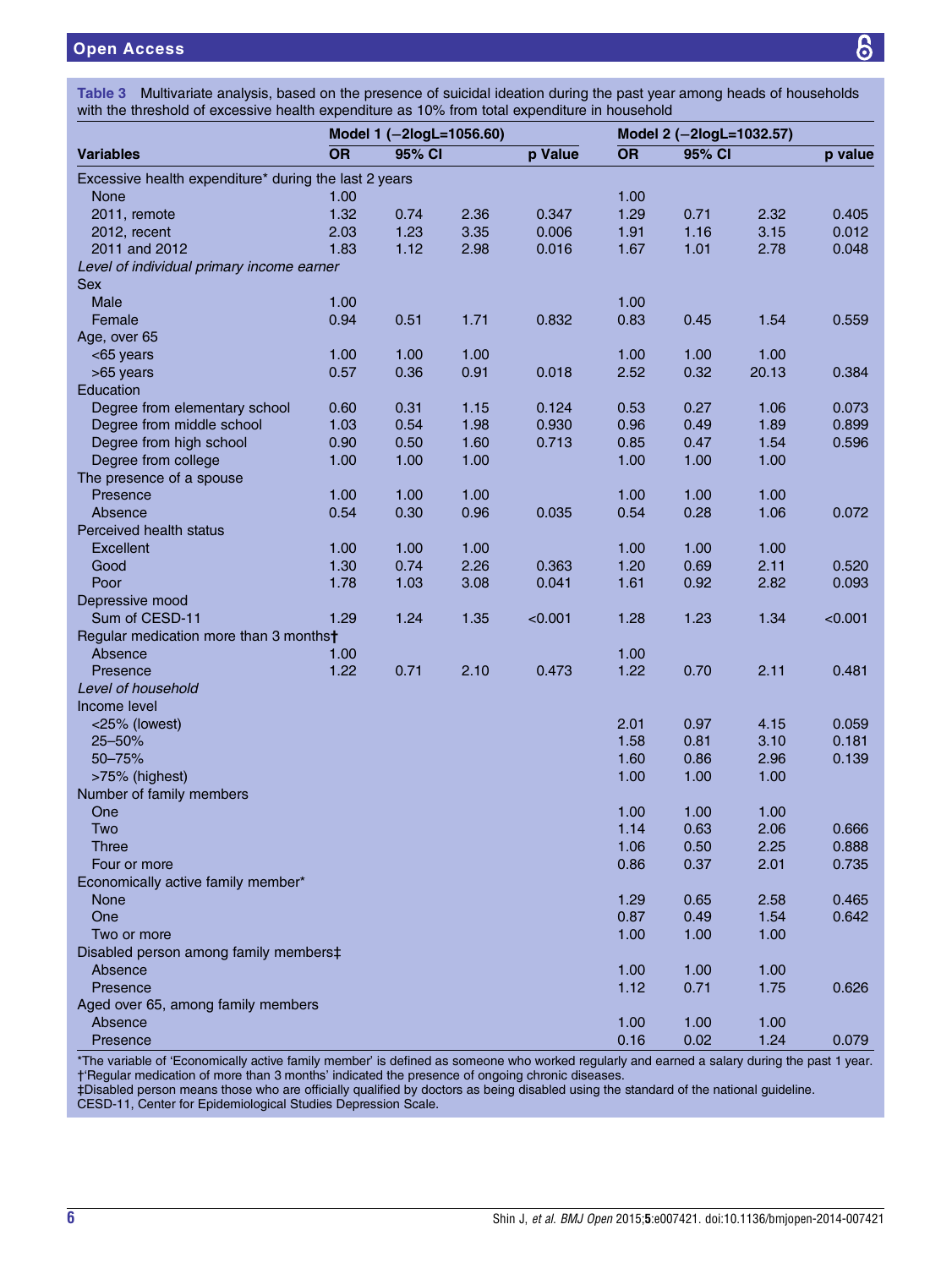<span id="page-6-0"></span>

Figure 1 The primary income earners were more vulnerable to a high threshold of excessive health expenditure (EHE). In other words, when EHE was above 20% (B), compared to 10% (A), the OR for suicidal ideation with EHE in the recent 1 year was increased. \*p Value <0.05.

overcome this weakness, we divided the occurrences of EHE into four subgroups (none, recent, remote and both years) in an attempt to analyse temporal causality. Second, we used suicidal ideation, and not suicide attempt, as a dependent variable, because of the limited participants. However, suicidal ideation is still a powerful indicator to predict suicide attempts. $24$  According to one study in Korea, 84% of those who attempted suicide had previously seriously considered suicide within the last 2 years.<sup>[25](#page-8-0)</sup> Thus, even suicidal ideation is regarded as an important dependent variable for preventing the progress to suicidal attempt and suicide. Third, the number of cases of suicidal ideation may have been too small to determine all associations. Although we observed some statistical trends among independent variables for income level and temporal factors of EHEs, these trends did not reach statistical significance. One reason may be that the KoWePS study included investigations on

mental health and suicide only since 2011, regardless of its initiation in 2006. Hence, we could not obtain more data for analysis. Fourth, we excluded other family members except for the primary income earner in households. Since family members under 19 years of age did not answer the CESD-11 scale, we could not adjust the depressive symptoms, which are some of the most important factors related to suicidal ideation. Fifth, we did not know what kinds of diagnosis categories, including mental and physical illness, were most significant to the occurrence of EHE. Although a few researchers studied the attributable medical conditions, $15^{15}$  26 their range was wide, and participants were defined as those with chronic diseases or as disabled. In this sense, further study is needed to investigate the disease specifically targeted to policy on EHE.

Despite such limitations, this study has several strengths, as follows.

| the various settings of thresholds of EHE |              |        |      |                |              |        |      |         |  |  |
|-------------------------------------------|--------------|--------|------|----------------|--------------|--------|------|---------|--|--|
|                                           | $EHE > 10\%$ |        |      |                | $EHE > 20\%$ |        |      |         |  |  |
|                                           | OR           | 95% CI |      | <b>p</b> Value | OR           | 95% CI |      | p Value |  |  |
| EHE during the past 2 years               |              |        |      |                |              |        |      |         |  |  |
| <b>None</b>                               | 1.00         |        |      |                | 1.00         |        |      |         |  |  |
| 2011, remote                              | 1.28         | 0.72   | 2.28 | 0.397          | 1.19         | 0.66   | 2.13 | 0.571   |  |  |
| 2012, recent                              | 1.98         | 1.21   | 3.22 | 0.006          | 2.46         | 1.57   | 3.85 | < 0.001 |  |  |
| 2011 and 2012                             | 1.86         | 1.15   | 3.02 | 0.012          | 1.89         | 1.08   | 3.31 | 0.026   |  |  |

Table 4 The adjusted ORs for suicidal ideation among the participants whose CESD-11 score is 16 or over, according to

We adjusted all the individual and household characteristics including sex, age, education, the presence of spouse, perceived health status, regular medication, income level, number of family members, the number of economically active family members, the presence of disabled in the family and the presence of those aged over 65 years in the family. CESD-11, Center for Epidemiological Studies Depression Scale.

'EHE' is excessive health expenditure, which is the proportion of health cost in the disposable income of the household.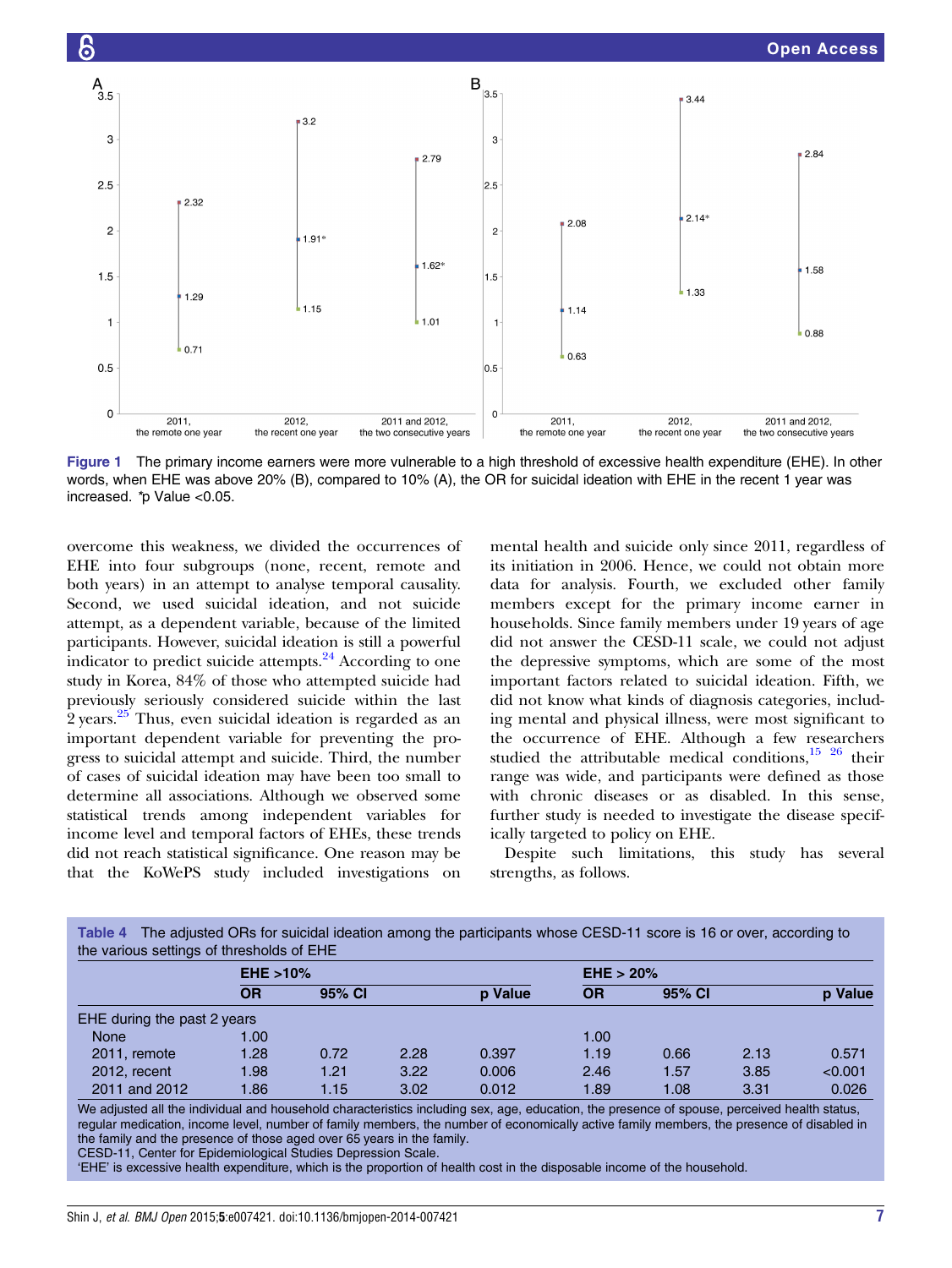<span id="page-7-0"></span>First, this study used national open access data representing the Republic of Korea. Through this welldesigned panel survey, this study had high external validity and is able to be expanded in the future. Furthermore, this national data could be compared with data in other countries such as Japan and the Scandinavian countries, $\frac{11}{1}$  which have reduced suicidal mortality rates dramatically. Second, to the best of our knowledge, this is the first study on the relationship between EHE and suicidal ideation in Korea. Thus, it could draw the attention of other researchers and policy makers to the economic burden for health as an attributable factor to suicidal ideation.

Third, it is able to minimise the health disparity in society through the subsidies to EHE. Since EHE hinders the access to healthcare system, solving this problem could improve the basic human right for health and overall quality of public health. Korea has already started to provide subsidies for families with EHE in 2014, future studies could investigate the impact this support has had.

In summary, we still need to perform further investigation using a longitudinal study design with a larger population. Through accumulating these Korean data and following the trend of policy implication, we will coherently report the effect of the policy for EHE. However, we should mention that EHE could be considered as an important factor for aggravating mental illness through this study. Furthermore, it could swell, so it is important to consider and deal with newly occurring EHEs to protect vulnerable primary income earners such as women.

#### **CONCLUSION**

This is the first study to examine an association between EHE and suicidal ideation among primary income earners. For this group, a more severe depressive mood is associated with suicidal ideation. Furthermore, recent and greater EHE might increase suicidal ideation, especially in women. In conclusion, we suggest that in order to prevent suicidal ideation and to improve the mental health of individuals, especially for primary income earners in households, recent household EHE might be considered as an important factor. Furthermore, we hope that health policymakers will also take these results into account for the national financial support programme for EHEs in Korea, and develop immediate intervention after the onset of EHEs.

#### Author affiliations

<sup>1</sup>Department of Public Health, Graduate School, Yonsei University, Seoul, Republic of Korea

<sup>2</sup>Institute of Health Services Research, College of Medicine, Yonsei University, Seoul, Republic of Korea

 ${}^{3}$ Department of Preventive Medicine, College of Medicine, Yonsei University, Seoul, Republic of Korea

4 Department of Hospital Management, Graduate School of Public Health, Yonsei University, Seoul, Republic of Korea

5 Department of Economics, College of Arts and Sciences, University of Washington, Seattle, Washington, USA

Acknowledgements We thank Biosciencewriters for checking and correcting the English in this manuscript.

Contributors JS and JWC designed the study and wrote the paper. YC and THI carried out the statistical analysis and provided important comments for this study. S-iJ and SGL were responsible for the statistical design. E-CP directed the study as corresponding author.

Funding This research received no specific grant from any funding agency in the public, commercial or not-for-profit sectors.

Competing interests None declared.

Ethics approval IRB of Graduate School of Public Health in Yonsei University.

Provenance and peer review Not commissioned; externally peer reviewed.

Data sharing statement As we used public and national open data, we are willing to share our data and results. They are available on '[http://www.](http://www.koweps.re.kr) [koweps.re.kr](http://www.koweps.re.kr)'. Extra data can be accessed via the Dryad data repository at <http://datadryad.org/> with the doi[:10.5061/dryad.j01v0](10.5061/dryad.j01v0)

Open Access This is an Open Access article distributed in accordance with the Creative Commons Attribution Non Commercial (CC BY-NC 4.0) license, which permits others to distribute, remix, adapt, build upon this work noncommercially, and license their derivative works on different terms, provided the original work is properly cited and the use is non-commercial. See: [http://](http://creativecommons.org/licenses/by-nc/4.0/) [creativecommons.org/licenses/by-nc/4.0/](http://creativecommons.org/licenses/by-nc/4.0/)

#### **REFERENCES**

- 1. Statistics Korea. National Health Statistics. [http://kosis.kr/statHtml/](http://kosis.kr/statHtml/statHtml.do?orgId=101&tblId=DT_1B34E01&vw_cd=&list_id=&scrId=&seqNo=&lang_mode=ko&obj_var_id=&itm_id=&conn_path=E1) [statHtml.do?orgId=101&tblId=DT\\_1B34E01&vw\\_cd=&list\\_](http://kosis.kr/statHtml/statHtml.do?orgId=101&tblId=DT_1B34E01&vw_cd=&list_id=&scrId=&seqNo=&lang_mode=ko&obj_var_id=&itm_id=&conn_path=E1) [id=&scrId=&seqNo=&lang\\_mode=ko&obj\\_var\\_id=&itm\\_id=&conn\\_](http://kosis.kr/statHtml/statHtml.do?orgId=101&tblId=DT_1B34E01&vw_cd=&list_id=&scrId=&seqNo=&lang_mode=ko&obj_var_id=&itm_id=&conn_path=E1) [path=E1](http://kosis.kr/statHtml/statHtml.do?orgId=101&tblId=DT_1B34E01&vw_cd=&list_id=&scrId=&seqNo=&lang_mode=ko&obj_var_id=&itm_id=&conn_path=E1) (accessed Jun 2015).
- 2. Chan CH, Caine ED, You S, et al. Suicide rates among working-age adults in South Korea before and after the 2008 economic crisis. [J Epidemiol Community Health](http://dx.doi.org/10.1136/jech-2013-202759) 2014;68:246-52.
- 3. Xu K, Evans DB, Kawabata K, et al. Household catastrophic health expenditure: a multicountry analysis. [Lancet](http://dx.doi.org/10.1016/S0140-6736(03)13861-5) 2003;362:111-17.
- 4. Brinda EM, Andres RA, Enemark U. Correlates of out-of-pocket and catastrophic health expenditures in Tanzania: results from a national household survey. **[BMC Int Health Hum Rights](http://dx.doi.org/10.1186/1472-698X-14-5) 2014;14:5.**
- 5. Ilesanmi OS, Adebiyi AO, Fatiregun AA. National health insurance scheme: how protected are households in Oyo State, Nigeria from catastrophic health expenditure? [Int J Health Policy Manag](http://dx.doi.org/10.15171/ijhpm.2014.39) 2014;2:175–80.
- Li Y, Wu Q, Liu C, et al. Catastrophic health expenditure and rural household impoverishment in China: what role does the new cooperative health insurance scheme play? [PLoS ONE](http://dx.doi.org/10.1371/journal.pone.0093253) 2014;9: e93253.
- 7. Ekman B. Catastrophic health payments and health insurance: some counterintuitive evidence from one low-income country. [Health Policy](http://dx.doi.org/10.1016/j.healthpol.2007.02.004) 2007;83:304–13.
- 8. Kim S, Kwon S. The effect of extension of benefit coverage for cancer patients on health care utilization across different income groups in South Korea. [Int J Health Care Finance Econ](http://dx.doi.org/10.1007/s10754-014-9144-y) 2014;14:161–77.
- 9. Li X, Shen JJ, Lu J, et al. Household catastrophic medical expenses in eastern China: determinants and policy implications. **[BMC Health](http://dx.doi.org/10.1186/1472-6963-13-506)** [Serv Res](http://dx.doi.org/10.1186/1472-6963-13-506) 2013;13:506.
- 10. Ahnquist J, Wamala SP, Lindstrom M. Social determinants of health —a question of social or economic capital? Interaction effects of socioeconomic factors on health outcomes. [Soc Sci Med](http://dx.doi.org/10.1016/j.socscimed.2011.11.026) 2012;74:930–9.
- 11. The Organisation for Economic Co-operation and Development (OECD). Health at a Glance 2013, OECD INDICATORS. [http://www.](http://www.oecd.org/health/health-systems/health-at-a-glance.htm) [oecd.org/health/health-systems/health-at-a-glance.htm](http://www.oecd.org/health/health-systems/health-at-a-glance.htm)
- 12. Baicker K, Taubman SL, Allen HL, et al. The Oregon experiment-effects of Medicaid on clinical outcomes. [N Engl J Med](http://dx.doi.org/10.1056/NEJMsa1212321) 2013;368:1713–22.
- 13. Patel V, Chisholm D, Kirkwood BR, et al. Prioritizing health problems in women in developing countries: comparing the financial burden of reproductive tract infections, anaemia and depressive disorders in a community survey in India. Trop Med Int Health 2007;12:130–9.
- 14. Kim Y, Yang B. Relationship between catastrophic health expenditures and household incomes and expenditure patterns in South Korea. [Health Policy](http://dx.doi.org/10.1016/j.healthpol.2010.08.008) 2011;100:239-46.